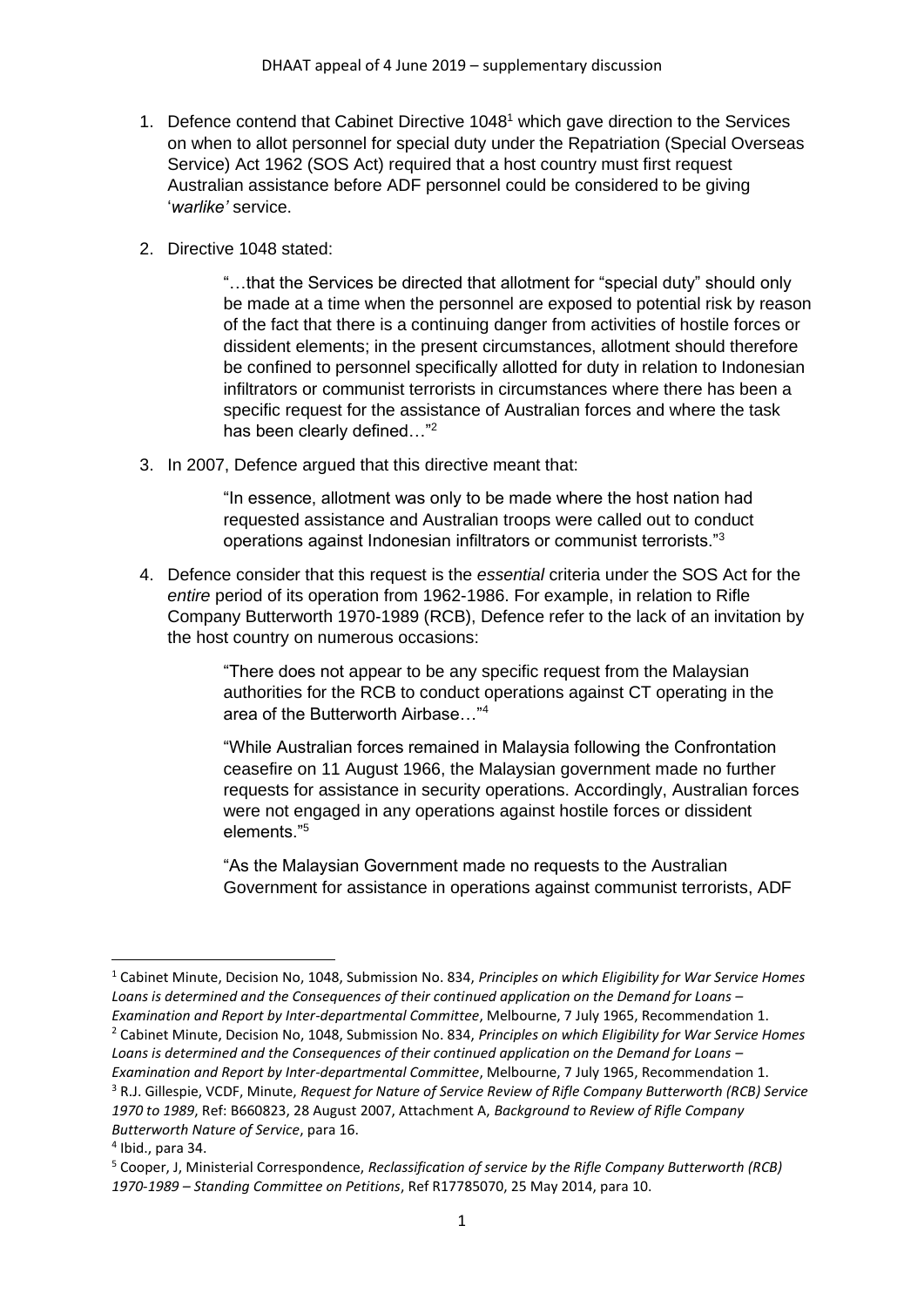personnel were not engaged in duty relating to warlike operations, or the state of disturbance in Malaysia between 1970 and 1989."<sup>6</sup>

5. Defence consider that the first part of Directive 1048, essentially the incurred danger test, could *only* be activated after an invitation from a host nation between 1962 and 1986, and, if Defence were being consistent, presumably *only* if the enemy faced by that host nation were either Indonesian infiltrators or communist terrorists.

## **Cabinet's Grasp of English**

- 6. Defence's interpretation of Cabinet Directive 1048 is not supported by the documentary evidence and context of the directive's implementation. A recent FOI release from Defence provided several documents (attached) related to the creation of Cabinet Directive 1048 which demonstrate that Defence's interpretation of the directive is not supportable.<sup>7</sup>
- 7. Cabinet was advised that:

"…while there is no need to amend the relevant legislation to express more clearly Parliament's intention as to the kind of service which should be designated as "special duty" there is a need for a clear directive from Cabinet regarding the ingredients to be taken into account…"<sup>8</sup>

- 8. Defence's interpretation of Cabinet Directive 1048 is only possible if Cabinet can be said to have intended to give a *clear directive* by using unnecessarily oblique language. That is, for Defence's interpretation to hold they would need to show that when Cabinet said "in the present circumstances, allotment should therefore be confined to personnel specifically allotted for duty in relation to Indonesian infiltrators or communist terrorists…" what they *actually* meant was "at all times, regardless of circumstances, allotment should therefore be confined to personnel specifically allotted for duty in relation to an enemy of any description".
- 9. But this goes against Cabinet's intention to give a *clear directive*. Had Cabinet meant to say 'at all times and any enemy' they would have said it, they did not. As the rest of Cabinet Directive 1048, and its accompanying document are in plain English it is clear that when Cabinet said "in the present circumstances" they meant "in the present circumstances". That is, exactly the circumstances then pertaining and no others.

<sup>6</sup> Cooper, J., *Meeting Brief: MINDP Meeting with Rifle Company Butterworth Research Group, 4.30pm Tuesday 27 November, Ministerial Talking Points*, 21 November 2019, dot point 7.

<sup>7</sup> McKellar, G.C., Senator, Minister for Repatriation, *Repatriation Benefits for Members of the Forces Serving in South-East Asia*, Submission No. 833, June 1965; Bury, L.E.H. & McKellar, G.C., *Principles on which Eligibility for War Service Homes Loans is Determined and the Consequences of their Continued Application on the Demand for Loans – Examination and Report by the Interdepartmental Committee*, Submission No. 834, June 1965; Prime Minister's Department, Notes on Cabinet Submissions Nos. 833 & 834, 6 July 1965; Cabinet Minute, Decision No. 1042, 7 July 1965; Daffy, R.J.P., et. al., *Report of Inter-Departmental Committee Appointed to Examine the Principles Relating to Eligibility for War Service Homes and Repatriation Benefits and the Consequences of their Continued Application on the Demand for Loans*, 27 May 1965; Cabinet Minute, Decision No. 1048, 7 July 1965.

<sup>8</sup> Bury, L.E.H. & McKellar, G.C., *Principles on which Eligibility for War Service Homes Loans is Determined and the Consequences of their Continued Application on the Demand for Loans – Examination and Report by the Interdepartmental Committee*, Submission No. 834, June 1965, para 8(a).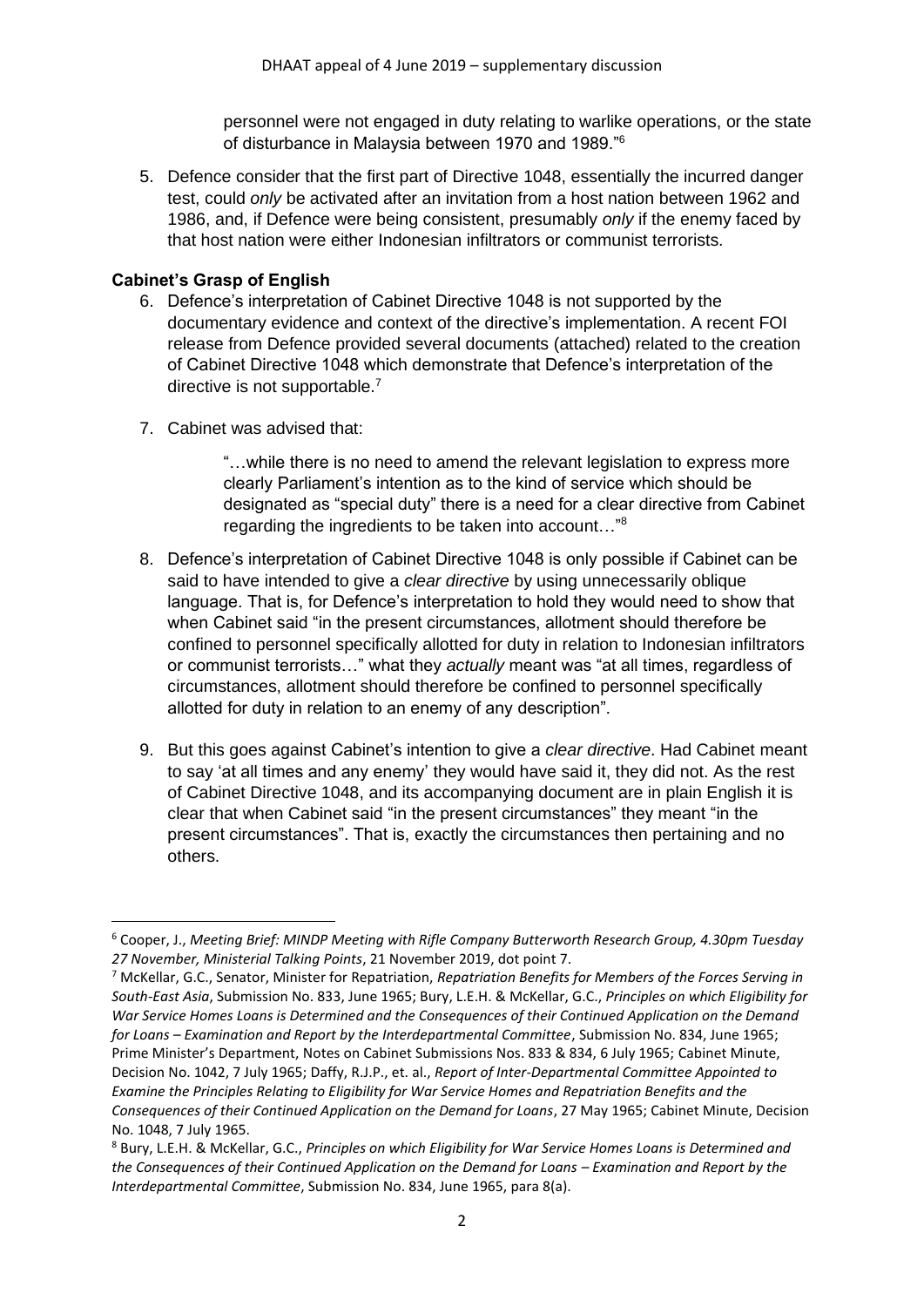10. Cabinet meant precisely what it said in plain English, without the need for interpretation or extrapolation. To do otherwise would be to defeat their own purpose of *clarity*, as they were aware of:

> "…the difficulty facing the Services in making precise comparisons in the varying circumstances of service, both in respect of their own Service and in respect of comparable service in the other Services…"<sup>9</sup>

- 11. The phrase 'in the present circumstances' is a common enough expression so that Cabinet would have known that it was referring to a time-limited and particular set of conditions. For instance, the Macquarie Dictionary defines '*present'* as "being, existing, or occurring at this time or now" and '*circumstances'* as "the existing condition or state of affairs surrounding and affecting an agent".<sup>10</sup> It is clear that in using this particular formulation that Cabinet did not intend the second part of its directive to survive beyond the expiration of the circumstances it refers to.
- 12. It is necessary therefore to determine what those "present circumstances" were. Fortunately, they are provided in some detail within the documents relating to Cabinet Directive 1048.

## **Konfrontasi**

- 13. Australia was reluctant to become involved in the Indonesian Confrontation due in part to fears that the conflict could spread to the Papua New Guinea border. Despite repeated requests over two years from the British and Malaysian governments, Australia did not consent to involvement until January 1965.<sup>11</sup>
- 14. At the time:

"…an area in Malaya along the Thai frontier…and the areas, including 50 miles seaward, of Sarawak, Sabah and Brunei [East Malaysia] have been declared special areas…"<sup>12</sup>

15. Cabinet then determined that:

"the whole of the Malayan Peninsula (including Singapore) and adjacent waters be declared a special area..."<sup>13</sup>

16. Eligibility for repatriation benefits for those serving in the newly expanded special area was to be confined to personnel:

> "…specifically allotted for special duty in relation to Communist terrorists in the border areas already prescribed and Indonesian infiltrators."<sup>14</sup>

<sup>9</sup> Daffy, R.J.P., et. al., *Report of Inter-Departmental Committee Appointed to Examine the Principles Relating to Eligibility for War Service Homes and Repatriation Benefits and the Consequences of their Continued Application on the Demand for Loans*, 27 May 1965, para 10.

<sup>10</sup> Macquarie Concise Dictionary, Seventh Edition, 2017.

<sup>11</sup> Australian War Memorial, *Indonesian Confrontation 1963-1966*,

<https://www.awm.gov.au/articles/event/indonesian-confrontation>

<sup>12</sup> McKellar, G.C., Senator, Minister for Repatriation, *Repatriation Benefits for Members of the Forces Serving in South-East Asia*, Submission No. 833, June 1965, para 1.

<sup>&</sup>lt;sup>13</sup> Cabinet Minute, Decision No. 1042, 7 July 1965, para (a).

 $14$  Ibid., para (b).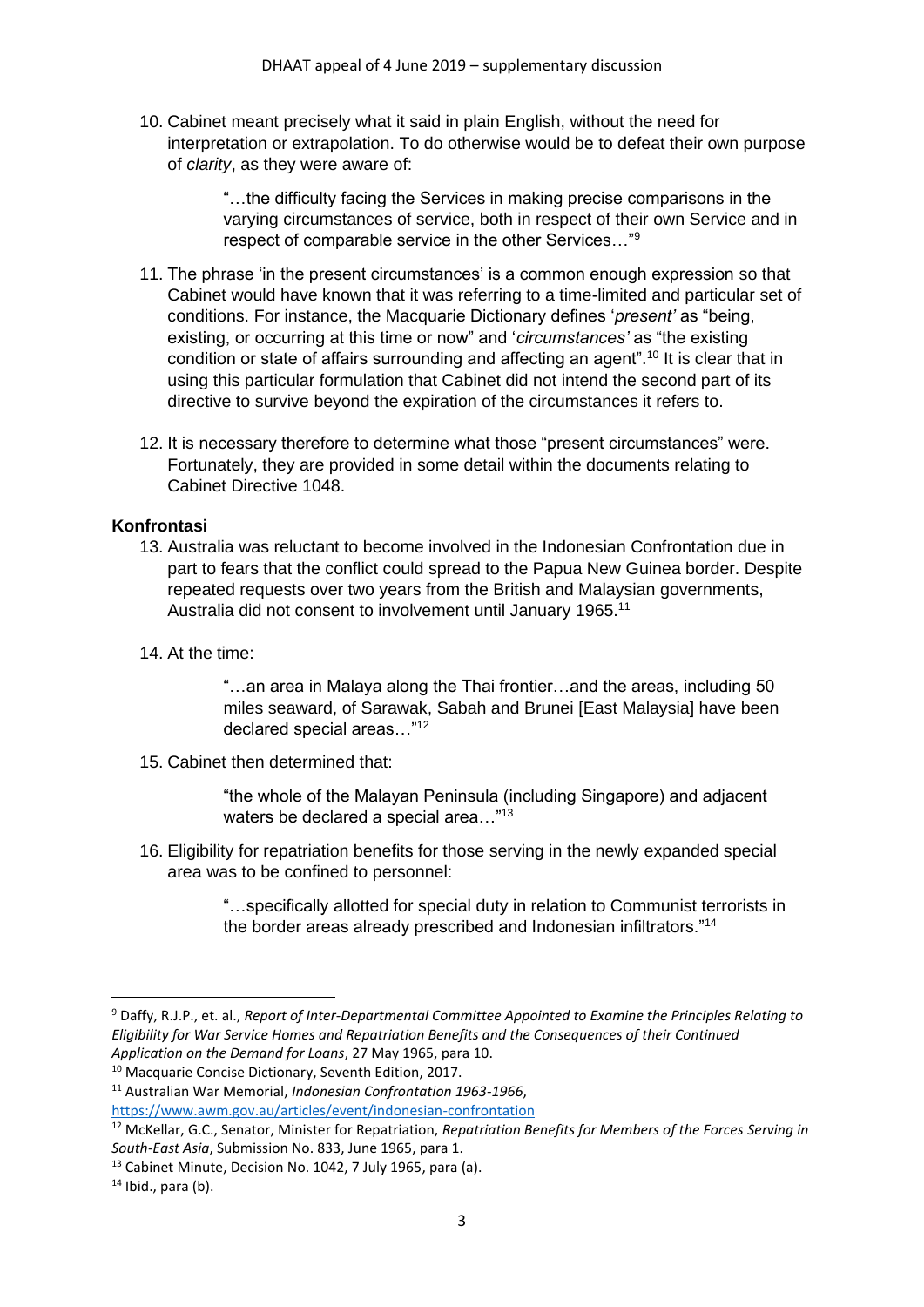- 17. Most of Malaysia was unaffected by either Communist terrorists on the Thai border or Indonesian infiltrators who were almost exclusively confined to East Malaysia. Having declared the entire Malaysian peninsula a special area (presumably to account for any escalation of the conflict beyond the border areas), Cabinet had to ensure that repatriation benefits were targeted at those personnel who incurred real danger. Hence, Cabinet's direction to limit benefits to those engaged in areas where there was a known enemy presence – the Thai border, East Malaysia and wherever else Indonesian infiltrators operated. In the event, there were two minor incursions into West Malaysia by Indonesian forces in September and October 1964, against which Australian troops operated.<sup>15</sup>
- 18. The inter-departmental committee that recommended the wording of what became Cabinet Decision 1048 was clear on what was to be achieved when it said that:

"…an important ingredient is that there should be a real element of present danger from hostile forces. In this regard it noted that in providing for similar circumstances in the Repatriation Act, the definition 'theatre of war' contains a direct reference to 'time of danger'"<sup>16</sup>

19. The definition in the Repatriation Act cited approvingly by the Committee is reproduced in Attachment B of the report and states:

> "'Served in a theatre of war' means served at sea, in the field or in the air, in naval, military or aerial operations against the enemy in an area, or on an aircraft or ship of war, at a time when danger from hostile forces of the enemy was incurred in that area or on that aircraft or ship of war by the person so serving."<sup>17</sup>

- 20. It is clear then that both the Interdepartmental Committee and the Cabinet were concerned with ensuring that repatriation benefits were allocated to those facing a real danger. This was understandable as Cabinet had made the entire Malaysian peninsula and Singapore a special area. However, with 90% of Malaysia at peace and unaffected by hostile forces, Cabinet needed to ensure that only those who actually incurred danger received the entitlements.
- 21. These are the "present circumstances" referred to in Cabinet Directive 1048 and why it confines allotment to "duty in relation to Indonesian infiltrators or Communist terrorists", as these were the hostile forces in Malaysia at the time capable of endangering Australian forces. That is, the remnants of Chin Peng's communists confined to the Thai border area and Indonesian forces operating in East Malaysia but with the possibility of either to expand.
- 22. The requirement for a "…specific request for the assistance of Australian forces and where the task has been clearly defined"<sup>18</sup> must also be seen in the light of the "present circumstances". Having become reluctantly involved, Australia was there to

<sup>15</sup> Australian War Memorial, *Indonesian Confrontation 1963-1966*, <https://www.awm.gov.au/articles/event/indonesian-confrontation>

<sup>16</sup> Daffy, R.J.P., et. al., *Report of Inter-Departmental Committee Appointed to Examine the Principles Relating to Eligibility for War Service Homes and Repatriation Benefits and the Consequences of their Continued Application on the Demand for Loans*, 27 May 1965, para 10.

<sup>&</sup>lt;sup>17</sup> Ibid., Attachment B.

<sup>&</sup>lt;sup>18</sup> Cabinet Minute, Decision No. 1048, 7 July 1965, Recommendation 1.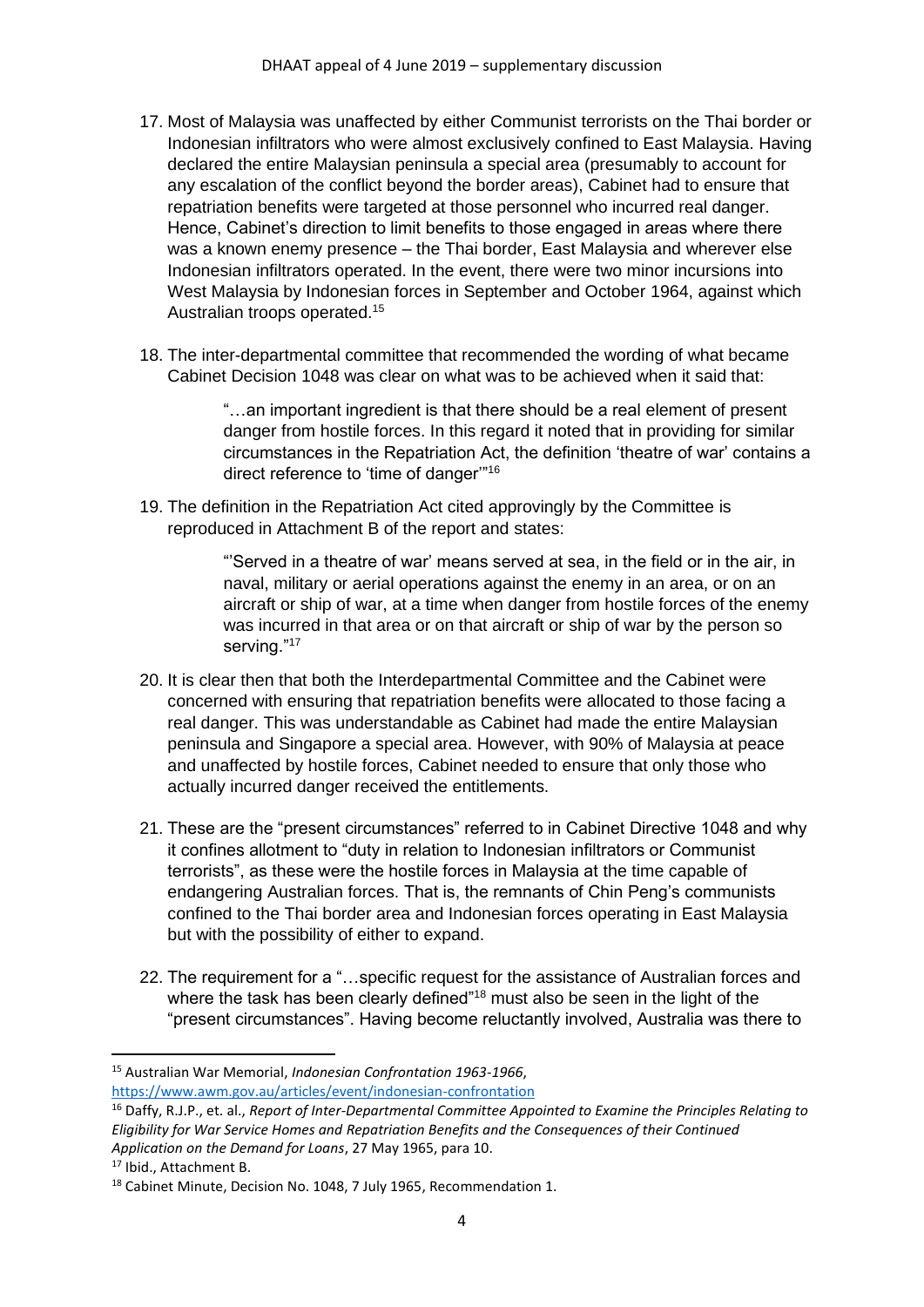*assist* the Malaysians as required. They were not to plan their own overall campaigns against the hostile forces but aid the Malaysians in areas where the Malaysians required that assistance. Who better to know where that help was needed than the Malaysians themselves, hence the requirement for a specific request.

- 23. So, the interdepartmental committee and the Cabinet, crafted a document to ensure that in a country largely at peace the Australian Services could readily identify when personnel would definitely incur danger within the special area and so be eligible for repatriation benefits.
- 24. But neither the committee nor the Cabinet left the matter there.

## **The Primacy of Incurred Danger**

- 25. It is clear from the documents that neither the committee nor Cabinet considered "a specific request for … assistance", nor even "allotment", as the fundamental element in their consideration of this issue. Rather, they considered that whether ADF personnel had in fact "incurred danger" was the paramount question to be answered. Defences' contention that a request MUST be made before warlike service could be made out did not hold true even in 1965.
- 26. In 1965 Defence considered that:

"…personnel engaged in operational tasks outside Australia including those in Malaya or any other prescribed 'special area' not specifically allotted for 'special duty' who become involved in warlike operations or a state of disturbance, should be eligible for repatriation benefits, as if they were engaged on 'special duty' in a 'special area'…"<sup>19</sup>

27. Senator McKellar, Minister for Repatriation at the time, was clear that the primary concern was that ADF personnel who incurred danger from hostile forces should be recognised regardless of a declaration of a 'special area'. Though he considered the SOS Act, in general, to be a "satisfactory and workable machinery", Senator McKellar also considered that it did not "adequately cover all the situations which can arise":<sup>20</sup>

> "…it does not provide for the contingency that an action (e.g., on the Thai frontier) may spill over beyond the declared area, or that personnel may become casualties from hostile action whilst going to or from a declared area…Crews of R.A.N. warships and support craft stationed in the Malayan area may also become involved in operations outside declared areas. Further, there is the real possibility that personnel of all three Services not allotted for special duty, whether they are within a special area or not, may unexpectedly become involved in isolated incidents."<sup>21</sup>

28. The Senator went on to support a proposal to extend the SOS Act to "…cover personnel who in fact become involved in warlike operations and suffer death or incapacity in consequence, though not at the time allotted for special duty in a declared special area…". 22

<sup>19</sup> McKellar, G.C., Senator, Minister for Repatriation, *Repatriation Benefits for Members of the Forces Serving in South-East Asia*, Submission No. 833, June 1965, para 2(c).

 $20$  Ibid., para 4.

 $21$  Ibid.

 $22$  Ibid., para 8.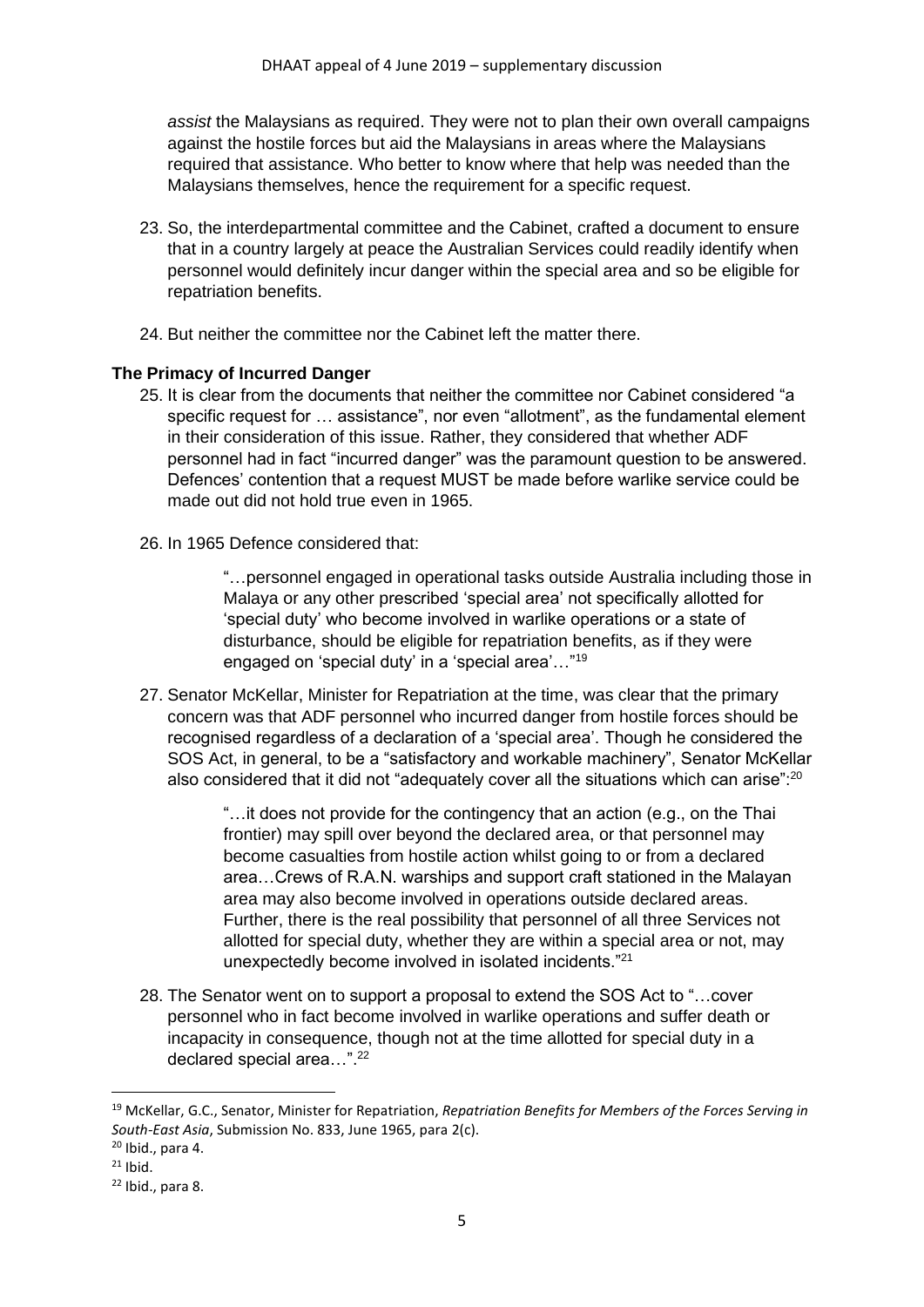29. Cabinet agreed and declared that:

"other personnel engaged in operational tasks outside Australia including those in Malaya or any other prescribed 'special area' not specifically allotted for 'special duty' who become involved in warlike operations or a state of disturbance should be eligible for repatriation benefits if they are incapacitated or killed in any area outside Australia as the result of action by an enemy or in combating an enemy."<sup>23</sup>

- 30. That Cabinet had 'incurred danger' uppermost in mind and considered that personnel who were engaged in like actions should receive like recognition regardless of "allotment" or "request" is evident from Cabinet's handling of Recommendation 3 of the interdepartmental committee's report.
- 31. Recommendation 3 was an attempt to align war service home loans entitlements with repatriation benefits for situations identified in Senator McKellar's submission, where service outside Australia, whilst not "allotted" was "…operational service against hostile forces...<sup>"24</sup> and so attracted repatriation benefits.
- 32. Cabinet resolved to set aside Recommendation 3 for further examination because:

"…Cabinet saw the possibility that this would exclude some cases which if felt had strong claims to be considered eligible for war service homes. It considered, by way of illustration, the cases of two servicemen who were engaged in the same action; one being allotted for 'special duty', the other being 'on operational service against hostile forces'. In the event that neither suffered death or incapacity, the former would be eligible for repatriation benefits and a war service home while the latter would be eligible for repatriation benefits but not for a war service home."<sup>25</sup>

- 33. These documents reveal three important aspects of the government's intent in 1965:
	- 1. The concept of Theatre of War and the incurred danger test were paramount and to be applied to the SOS Act.
	- 2. Where the incurred danger test was satisfied it overrode any requirement for allotment or 'request'.
	- 3. Actual circumstances ultimately determined qualifying service, not a policy document meant to guide prospective rather than retrospective determinations of service.
- 34. It is clear that neither the inter-departmental committee nor the Cabinet of 1965 were as inflexible on the question of recognition of service as those currently tasked with reviewing past service are. The obdurate approach of Defence, with its inflexible application of what it mistakenly insists to be the policy of the time renders it

<sup>&</sup>lt;sup>23</sup> Cabinet Minute, Decision No. 1042, 7 July 1965, para (b).

<sup>24</sup> Bury, L.E.H. & McKellar, G.C., *Principles on which Eligibility for War Service Homes Loans is Determined and the Consequences of their Continued Application on the Demand for Loans – Examination and Report by the Interdepartmental Committee*, Submission No. 834, June 1965, para 9.

<sup>&</sup>lt;sup>25</sup> Cabinet Minute, Decision No. 1048, 7 July 1965, para 2.